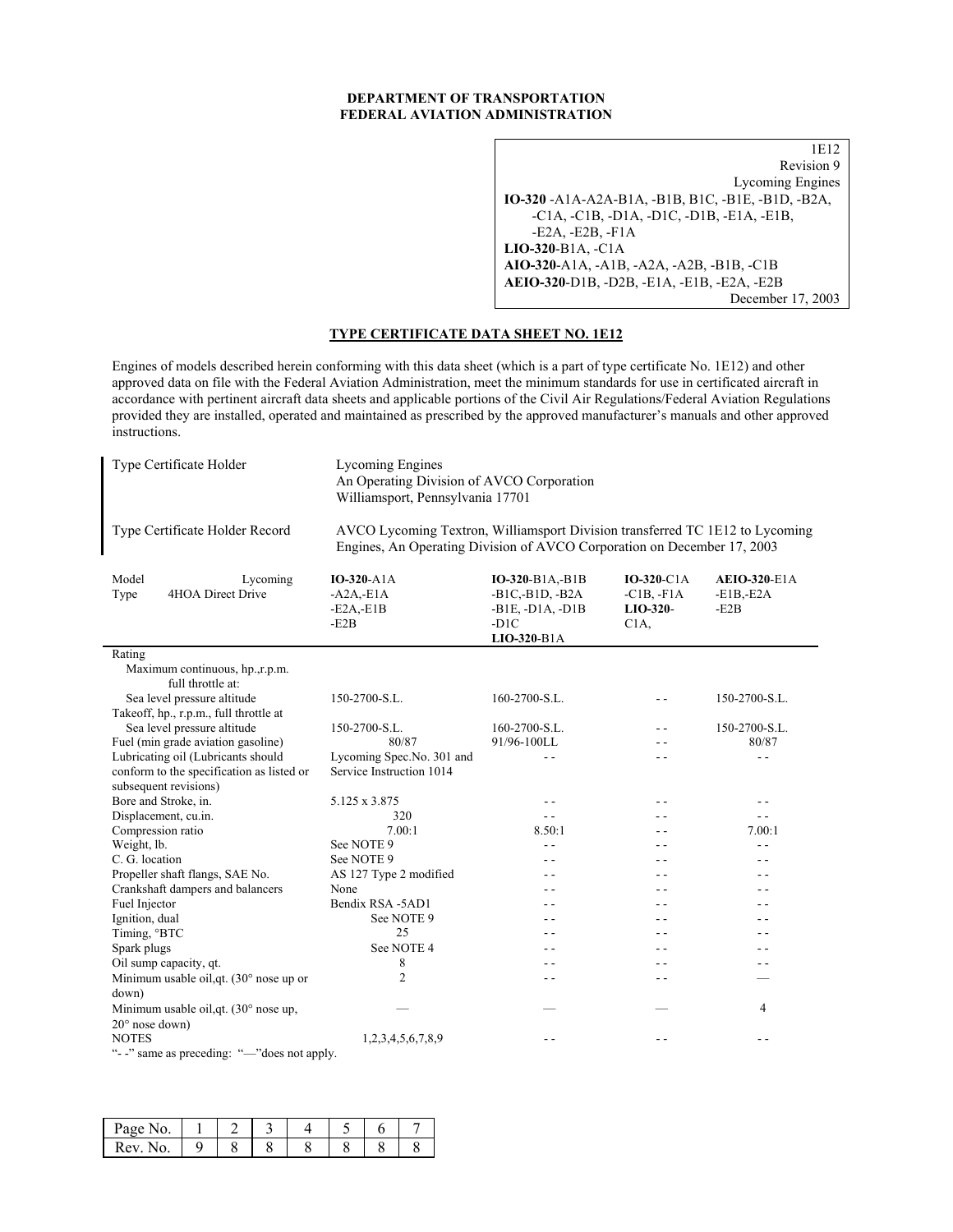| Model<br>Type     | Lycoming<br>4HOA Direct Drive                | $AIO-320-A1A$<br>$-A1B, -A2A, -A2B, -B1B, -$<br>C1B | <b>AEIO-320-D1B.</b><br>$-D2B$ |
|-------------------|----------------------------------------------|-----------------------------------------------------|--------------------------------|
| Rating            |                                              |                                                     |                                |
|                   | Maximum continuous, hp.,r.p.m.               |                                                     |                                |
|                   | full throttle at:                            |                                                     |                                |
|                   | Sea level pressure altitude                  | 160-2700-S.L.                                       |                                |
|                   | Takeoff, hp., r.p.m., full throttle at       |                                                     |                                |
|                   | Sea level pressure altitude                  | 160-2700-S.L                                        |                                |
|                   | Fuel (min grade aviation gasoline)           | 91/96 or 100LL                                      |                                |
|                   | Lubricating oil (Lubricants should conform   | Lycoming Spec.No. 301 and                           |                                |
|                   | to the specification as listed or subsequent | Service Instruction 1014                            |                                |
| revisions)        |                                              |                                                     |                                |
|                   | Bore and Stroke, in.                         | 5.125 x 3.875                                       |                                |
|                   | Displacement, cu.in.                         | 320                                                 |                                |
| Compression ratio |                                              | 8.50:1                                              |                                |
| Weight, lb.       |                                              | See NOTE 9                                          |                                |
| C. G. location    |                                              | See NOTE 9                                          |                                |
|                   | Propeller shaft flangs, SAE No.              | AS 127 Type 2 modified                              |                                |
|                   | Crankshaft dampers and balancers             | None                                                |                                |
| Fuel Injector     |                                              | Bendix RSA -5AD1                                    |                                |
| Ignition, dual    |                                              | See NOTE 9                                          |                                |
| Timing, °BTC      |                                              | 25                                                  |                                |
| Spark plugs       |                                              | See NOTE 4                                          | - -                            |
|                   | Oil sump capacity, qt.                       | Dry sump                                            | 8                              |
|                   | Minimum usable oil, qt. (30° nose up or      |                                                     |                                |
| down)             |                                              |                                                     |                                |
|                   | Minimum usable oil, qt. (30° nose up, 20°    |                                                     | 4                              |
| nose down)        |                                              |                                                     |                                |
| <b>NOTES</b>      |                                              | 1,2,3,4,5,6,7,8,9                                   |                                |

"- -" same as preceding: "—"does not apply.

Certification basis:

|                                |                |                     | No.1E12           |
|--------------------------------|----------------|---------------------|-------------------|
| Regulations & Amendments       | Model          | Date of Application | Issued/Revised    |
| CAR 13 effective June 15,1956  |                |                     |                   |
| As amended by 13-1, 13-2, 13-3 | $IO-320- A1A$  | February 16, 1961   | April 10, 1961    |
|                                | $IO-320- A2A$  | February 16, 1961   | April 10, 1961    |
| $13-1, 13-2, 13-3 & 13-4$      | $IO-320-B1A$   | September 18, 1962  | January 24, 1963  |
|                                | $IO-320-B2A$   | September 18, 1962  | January 24, 1963  |
|                                | $IO-320-B1B$   | December 12, 1963   | December 31, 1963 |
|                                | $IO-320-ClA$   | January 18, 1965    | May 7, 1965       |
|                                | IO-320-B1C     | April 1, 1965       | May 5, 1965       |
|                                | IO-320-E2A     | March 11, 1966      | March 28, 1966    |
|                                | $IO-320-B1D$   | April 11, 1966      | April 27, 1966    |
|                                | $IO-320-D1A$   | February 25, 1969   | February 27, 1969 |
|                                | $IO-320-E1A$   | April 16, 1970      | April 21, 1970    |
|                                | $IO-320-D1B$   | July 24, 1970       | August 3, 1970    |
|                                | $IO-320-E2B$   | May 4, 1972         | May 15, 1972      |
|                                | $AIO-320- A1A$ | June 16, 1969       | June 23, 1969     |
|                                | AIO-320-A1B    | June 16, 1969       | June 23, 1969     |
|                                | $AIO-320- A2A$ | June 16, 1969       | June 23, 1969     |
|                                | AIO-320-A2B    | June 16, 1969       | June 23, 1969     |
|                                | AIO-320-B1B    | June 16, 1969       | June 23, 1969     |
|                                | AIO-320-C1B    | July 29, 1971       | August 9, 1971    |
|                                | $LIO-320-B1A$  | August 19, 1969     | August 28, 1969   |

Date Type Certificate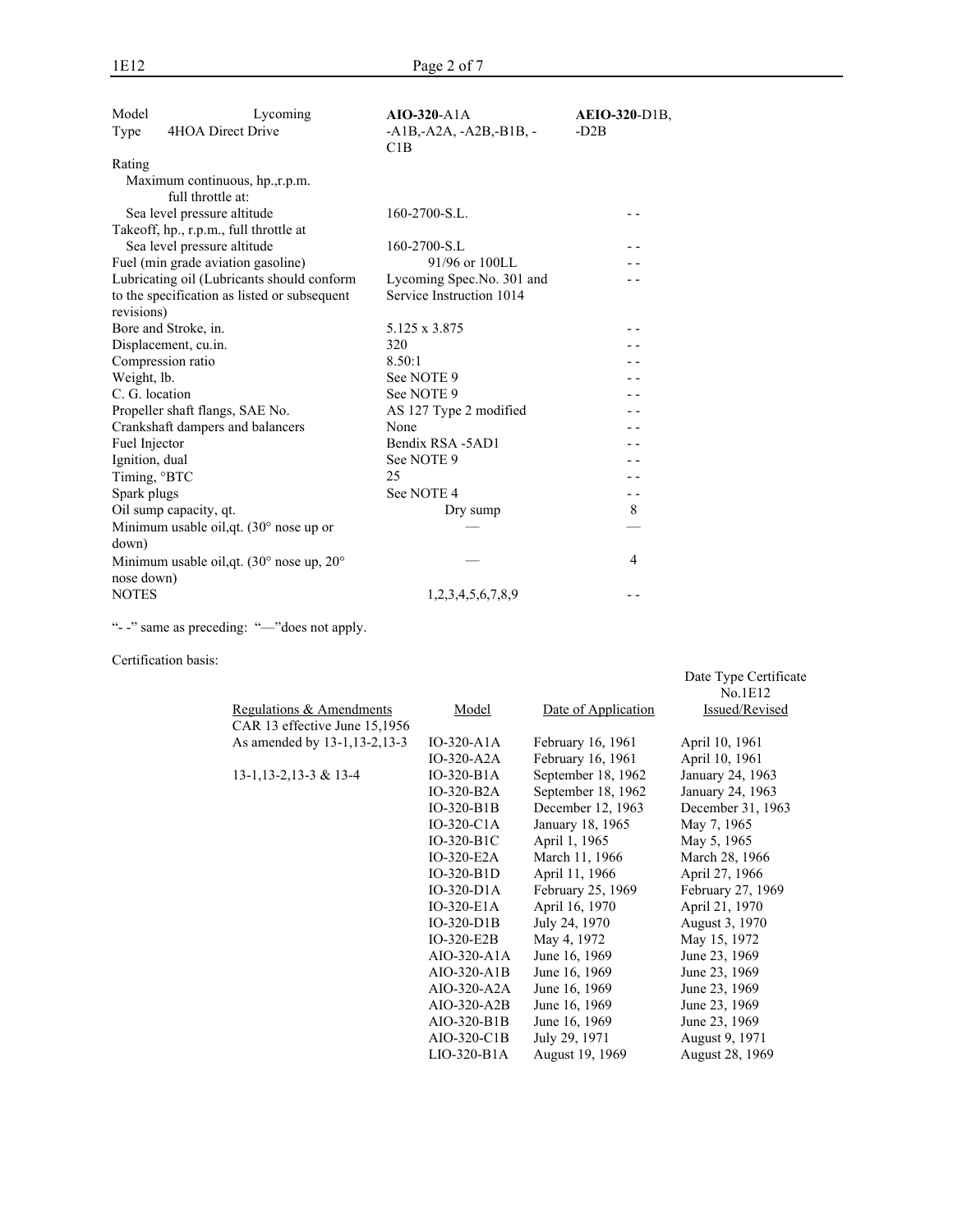| $LIO-320-C1A$ | August 19, 1969   | August 28, 1969    |
|---------------|-------------------|--------------------|
| $IO-320-PIA$  | December 19, 1973 | January 8, 1974    |
| IO-320-E1B    | January 10, 1974  | January 14, 1974   |
| AEIO-320-E1A  | April 2, 1974     | April 12, 1974     |
| AEIO-320-E1B  | April 2, 1974     | April 12, 1974     |
| AEIO-320-E2A  | April 2, 1974     | April 12, 1974     |
| AEIO-320-E2B  | April 2, 1974     | April 12, 1974     |
| AEIO-320-D1B  | October 5, 1976   | October 8, 1976    |
| AEIO-320-D2B  | May 29, 1980      | June 9,1980        |
| $IO-320-D1C$  | July 24, 1986     | August 6, 1986     |
| IO-320-B1E    | August 19, 1986   | September 10, 1986 |
| $IO-320-ClB$  | November 11, 1986 | December 3, 1986   |
|               |                   |                    |

| Production basis: | Production Certificate No. 3                                                                                                                                                                                                                      |                          |
|-------------------|---------------------------------------------------------------------------------------------------------------------------------------------------------------------------------------------------------------------------------------------------|--------------------------|
| NOTE 1.           | Maximum permissible temperatures, °F:<br>Cylinder head (well-type thermocouple)<br>Cylinder base (not applicable to engine models<br>which incorporate internal piston cooling oil jets)<br>Oil inlet<br>Fuel injector air inlet (IO-320-C1A, F1A | 500<br>325<br>245<br>400 |

LIC-320-C1A)

### NOTE 2. Pressure limits:

| Fuel:                             |         | Inlet to Diaphragm Pump | Inlet to Injector |         |         |      |
|-----------------------------------|---------|-------------------------|-------------------|---------|---------|------|
|                                   |         |                         |                   |         |         |      |
|                                   |         |                         | with              |         |         |      |
|                                   |         |                         | Injector in       |         |         |      |
|                                   | Maximum | Minimum                 | Idle Cut-Off      | Maximum | Minimum | Idle |
| $IO-320-A1A, -A2A,-B1A,$          | 35      | $-2$                    |                   | 45      | 12      |      |
| $-B1B, -B1C, -B1D, -B1C$          |         |                         |                   |         |         |      |
| $-B1E,-B2A,-D1A,-D1B$             |         |                         |                   |         |         |      |
| $-D1C$ , $-E1A$ , $-E1B$ , $-E2B$ |         |                         |                   |         |         |      |
| $-E2A$                            |         |                         |                   |         |         |      |
| $IO-320-ClA,-ClB,-F1A*$           | 45      | $-2$                    | 55                | 45      | 12      | 12   |
| $A EIO-320-D & E$ series          | 35      | $-2$                    |                   | 45      | 12      |      |
| $LIO-320-B1A$                     | 35      | $-2$                    |                   | 45      | 12      |      |
| LIO-320-C1A, $-C1B*$              | 45      | $-4$                    | 55                | 45      | 12      | 12   |
| $AIO-320-A.-B & C Series$         | 35      | $-2$                    | 55                | 45      | 14      |      |
|                                   |         |                         |                   |         |         |      |

| Boost pump outlet limits to injectors: | Parallel Boosts |             | Series Boosts |                          |  |
|----------------------------------------|-----------------|-------------|---------------|--------------------------|--|
| $AIO-320-A$ , -B & -C Series           | Maximum         | Minimum     | Maximum       | Minimum                  |  |
| Zero Fuel Flow                         | $45$ p.s.i.     | ۰.          | $35$ p.s.i.   | $\overline{\phantom{0}}$ |  |
| Maximum Fuel Flow                      | $\,$            | $14$ p.s.i. | ٠             | $14$ p.s.i.              |  |

| Oil: |                  | Maximum              |             |                      |  |
|------|------------------|----------------------|-------------|----------------------|--|
|      | Normal Operating | Starting and Warm-up | Normal      | Idling               |  |
|      | 90 p.s.i.        | 100 p.s.i.           | $60$ p.s.i. | $25 \text{ p.s.}$ i. |  |

Manifold pressure, in. Hg. - Absolute 29 max. (IO-320-C1A, -F1A, LIO-320-C1A) Exhaust back pressure, in. Hg. - Absolute 32 max. (IO-320-C1A, -F1A, LIO-320-C1A) \*AN-type fuel pump.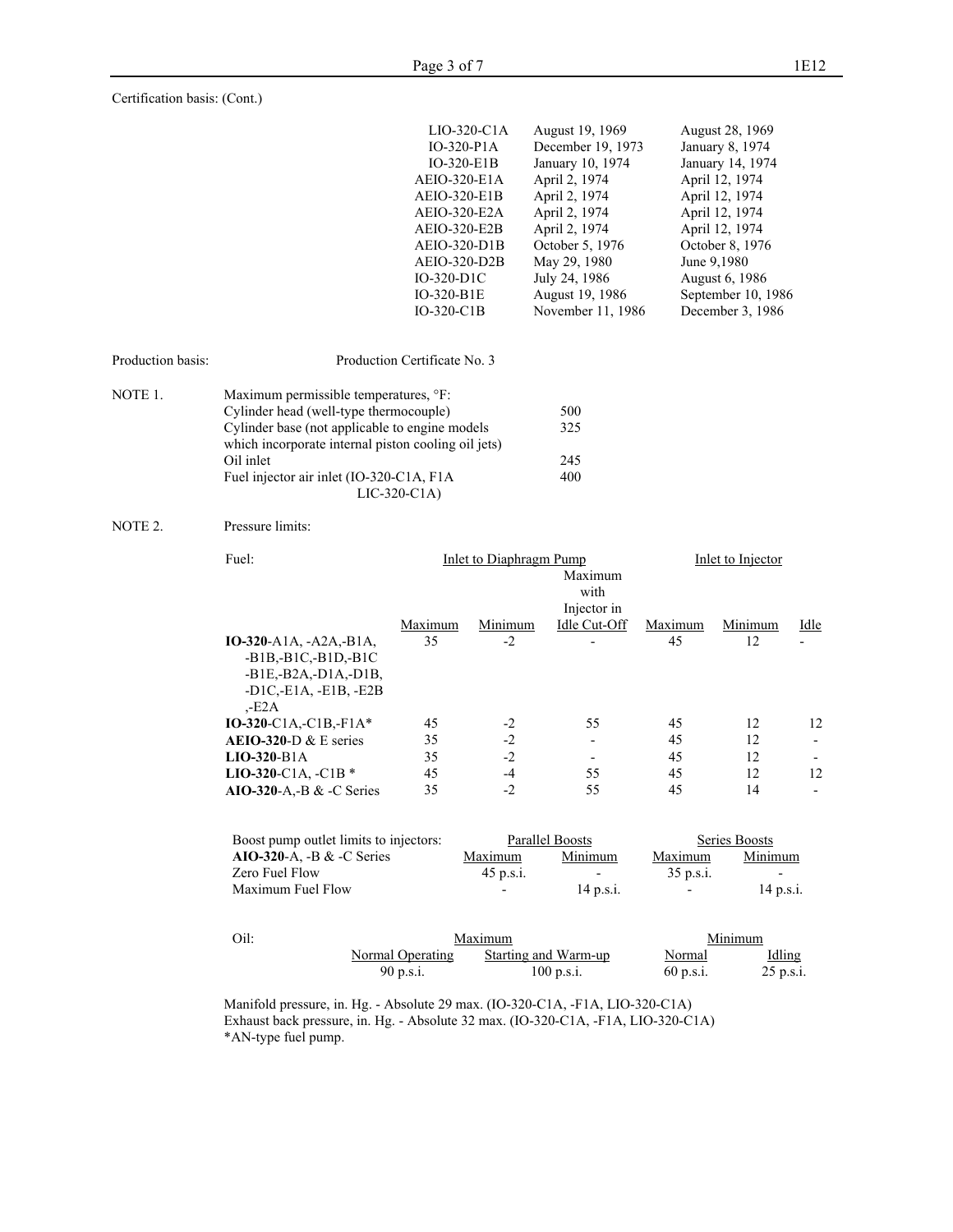| NOTE 3.                | The following accessory provisions are incorporated: |                                      |                                                                              |                                                       |                   |                          |                            |                               |
|------------------------|------------------------------------------------------|--------------------------------------|------------------------------------------------------------------------------|-------------------------------------------------------|-------------------|--------------------------|----------------------------|-------------------------------|
|                        | $IO-320$<br>$-A1A,-A2A$<br>$-B1A,-B1C,$              | $IO-320$<br>$-B1B$ .<br>$-C1A, -C1B$ | $IO-320$<br>$-D1A, -E1A$<br>$-E2B, -E2A$<br><b>AEIO-320-</b><br>$E1A, -E1B,$ | Rotation<br>Facing Drive                              | Speed<br>Ratio to |                          | Max. Torque<br>$(in.-lb.)$ | Maximum<br>Overhang<br>Moment |
| Accessory              | $-B2A, -B1D$                                         | $-F1A$                               | $-E2A$                                                                       | Pad                                                   | Crankshaft        | Cont                     | Static                     | $(in. - lb.)$                 |
| Starter                | $\ast$                                               | $\ast$                               | $\ast$                                                                       | CC                                                    | 13.556:1          |                          | 450                        | 150                           |
| <b>Starter</b>         | $* *$                                                | **                                   | $***$                                                                        | CC                                                    | 16.556:1          | $\overline{\phantom{a}}$ | 450                        | 150                           |
| Generator              | $\ast$                                               | $\ast$                               | $\overline{\phantom{a}}$                                                     | $\mathbf C$                                           | 1.91:1            | 60                       | 120                        | 175                           |
| Generator              | $* *$                                                | **                                   |                                                                              | $\mathbf C$                                           | 2.500:1           | 60                       | 120                        | 175                           |
| Alternator             | $**$                                                 | *                                    | $\ast$                                                                       | $\mathbf C$                                           | 3.250:1           | 60                       | 120                        | 175                           |
| Fuel pump, plunger     | $\ast$                                               |                                      | $\ast$                                                                       |                                                       | 0.500:1           |                          |                            | 10                            |
| Fuel Pump              |                                                      | $\ast$                               |                                                                              | CC                                                    | 1.000:1           | 25                       | 450                        | 25                            |
| Vacuum Pump            | *                                                    | $\ast$                               | $\ast$                                                                       | CC                                                    | 1.300:1           | 70                       | 450                        | 25                            |
| Hydraulic Pump         | $\overline{\phantom{a}}$                             |                                      |                                                                              | C                                                     | 1.300:1           | 100                      | 800                        | 40                            |
| Tachometer             | *                                                    | *                                    | $\ast$                                                                       | $\mathcal{C}$                                         | 0.500:1           | 7                        | 50                         | 5                             |
| Propeller governor     |                                                      |                                      |                                                                              | $\mathbf C$                                           | 0.895:1           | 125                      | 1200                       | 40                            |
| Propeller governor     | $\ast$                                               | $\ast$                               | $\ast$                                                                       | $\mathcal{C}$                                         | 0.866:1           | 125                      | 1200                       | 40                            |
|                        |                                                      |                                      |                                                                              | Optional Dual Drive Mounting on Vacuum Pump Drive Pad |                   |                          |                            |                               |
| (Vacuum Pump)          | $* *$                                                | $\star\star$                         | $**$                                                                         | CC                                                    | 1.300:1           | 70                       | 450                        | 6                             |
| (Hydraulic Pump)<br>or | $* *$                                                | $\star\star$                         | $\star\star$                                                                 | CC                                                    | 1.300:1           | Total                    | Total                      | 10                            |
| (Vacuum Pump)          | $* *$                                                | $* *$                                | $**$                                                                         | CC                                                    | 1.300:1           | 70                       | 450                        | 6                             |
| (Prop. Governor)       | $\ast\ast$                                           | $* *$                                | $**$                                                                         | CC                                                    | 1.300:1           | Total                    | Total                      | 10                            |

|                        | $IO-320-$       | $IO-320$<br>$-B1E, -D1B,$ | $AIO-320-$<br>$-A1A$ , $-A1B$ , |                                                       |            |                          |             | Maximum       |
|------------------------|-----------------|---------------------------|---------------------------------|-------------------------------------------------------|------------|--------------------------|-------------|---------------|
|                        | $-E2B$ ,        | $-D1C$                    | $-A2A, -A2B,$                   | Rotation                                              | Speed      |                          | Max. Torque | Overhang      |
|                        | <b>AEIO-320</b> | $AEIO-320$                | $-B1B$ ,                        | Facing Drive                                          | Ratio to   |                          | $(in.-lb.)$ | Moment        |
| Accessory              | $-E2B$          | $-D1B, -D2B$              | $-C1B$                          | Pad                                                   | Crankshaft | Cont                     | Static      | $(in. - lb.)$ |
| <b>Starter</b>         | $\ast$          | $*$                       | $-$                             | CC                                                    | 13.556:1   | $\blacksquare$           | 450         | 150           |
| <b>Starter</b>         | **              | **                        | $\ast$                          | CC                                                    | 16.556:1   |                          | 450         | 150           |
| Generator              |                 |                           |                                 | $\mathbf C$                                           | 1.91:1     | 60                       | 120         | 175           |
| Generator              |                 |                           |                                 | C                                                     | 2.500:1    | 60                       | 120         | 175           |
| Alternator             | $\ast$          | $\ast$                    | $\ast$                          | $\mathcal{C}$                                         | 3.250:1    | 60                       | 120         | 175           |
| Fuel pump, plunger     | $\ast$          | $\ast$                    | $\ast$                          |                                                       | 0.500:1    | $\overline{\phantom{a}}$ |             | 10            |
| Fuel Pump              |                 |                           |                                 | CC                                                    | 1.000:1    | 25                       | 450         | 25            |
| Vacuum Pump            | $\ast$          | $\ast$                    | $\ast$                          | CC                                                    | 1.300:1    | 70                       | 450         | 25            |
| Hydraulic Pump         |                 | $\ast$                    |                                 | $\mathcal{C}$                                         | 1.300:1    | 100                      | 800         | 40            |
| Tachometer             | $\ast$          | $\ast$                    | $\ast$                          | C                                                     | 0.500:1    | 7                        | 50          | 5             |
| Propeller governor     |                 | $\ast$                    | $\ast$                          | C                                                     | 0.895:1    | 125                      | 1200        | 40            |
| Propeller governor     |                 |                           |                                 |                                                       | 0.866:1    | 125                      | 1200        | 40            |
|                        |                 |                           |                                 | Optional Dual Drive Mounting on Vacuum Pump Drive Pad |            |                          |             |               |
| (Vacuum Pump)          |                 |                           | $***$                           | CC                                                    | 1.300:1    | 70                       | 450         | 6             |
| (Hydraulic Pump)<br>or |                 |                           | $***$                           | CC                                                    | 1.300:1    | Total                    | Total       | 10            |
| (Vacuum Pump)          |                 |                           |                                 | CC                                                    | 1.300:1    | 70                       | 450         | 6             |
| (Prop. Governor)       |                 |                           |                                 | CC                                                    | 1.300:1    | Total                    | Total       | 10            |

"C" - Clockwise, "CC" - Counterclockwise

• - Standard. \*\* - Optional

Models with a "2" designation (A2A) have no provision for propeller governor drive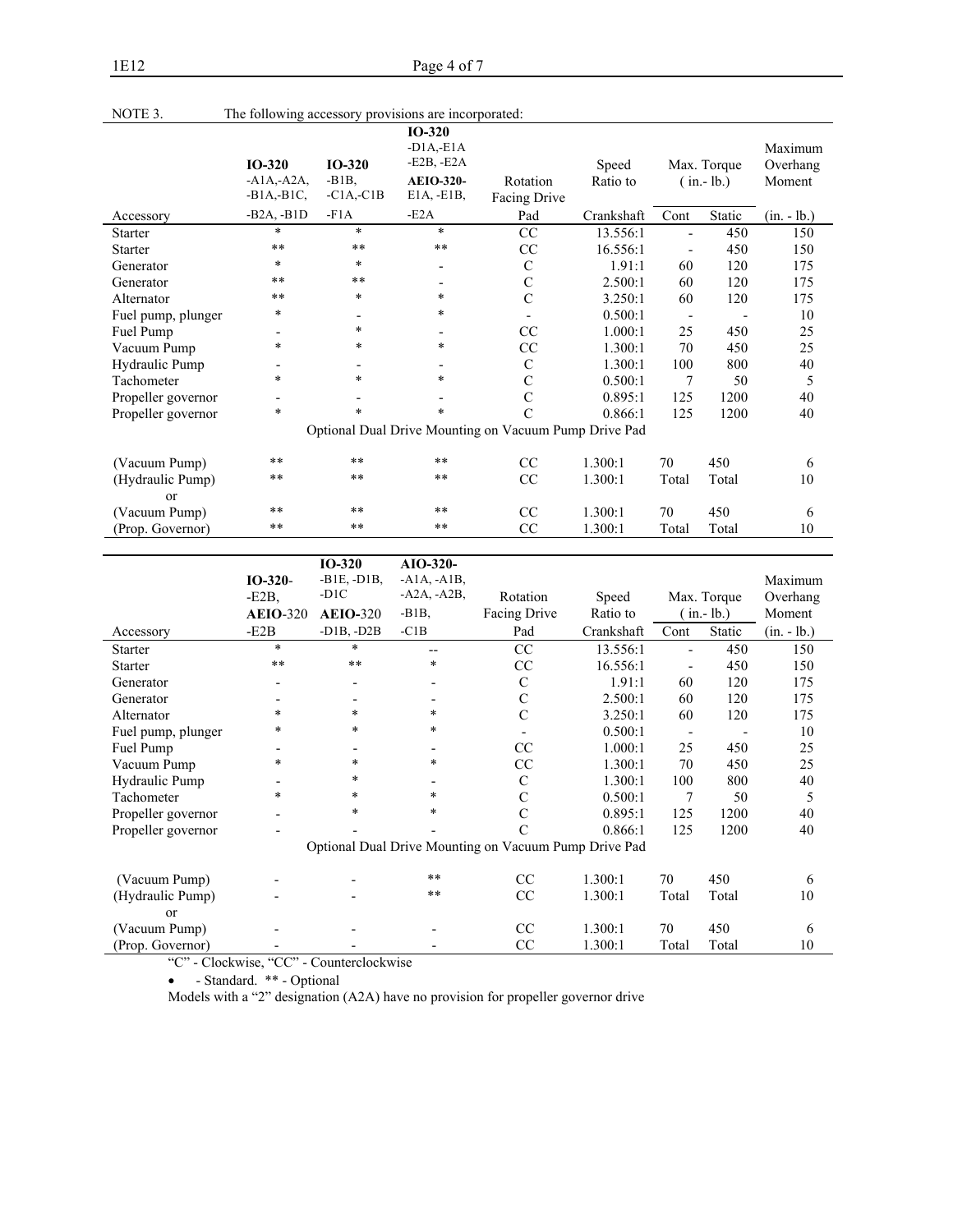|                    |            |                          |                                                       |            |                          |             | Maximum       |
|--------------------|------------|--------------------------|-------------------------------------------------------|------------|--------------------------|-------------|---------------|
|                    |            |                          | Rotation                                              | Speed      |                          | Max. Torque | Overhang      |
|                    | $LIO-320-$ | $LIO-320$                | Facing Drive                                          | Ratio to   |                          | $(in.-1b.)$ | Moment        |
| Accessory          | $-B1A$     | $-C1A$                   | Pad                                                   | Crankshaft | Cont                     | Static      | $(in. - lb.)$ |
| <b>Starter</b>     | $\ast$     | $\star$                  | C                                                     | 13.556:1   | $\overline{\phantom{0}}$ | 450         | 150           |
| <b>Starter</b>     | **         | $**$                     | C                                                     | 16.556:1   |                          | 450         | 150           |
| Generator          |            |                          |                                                       | 1.91:1     | 60                       | 120         | 175           |
| Generator          |            | $\overline{\phantom{a}}$ |                                                       | 2.500:1    | 60                       | 120         | 175           |
| Alternator         | $\ast$     | $\star$                  | <sub>CC</sub>                                         | 3.250:1    | 60                       | 120         | 175           |
| Fuel pump, plunger | *          |                          |                                                       | 0.500:1    |                          |             | 10            |
| Fuel Pump          |            | $\ast$                   | $\mathcal{C}$                                         | 1.000:1    | 25                       | 450         | 25            |
| Vacuum Pump        | ÷          | $\ast$                   | $\mathcal{C}$                                         | 1.300:1    | 70                       | 450         | 25            |
| Hydraulic Pump     |            |                          | CC                                                    | 1.300:1    | 100                      | 800         | 40            |
| Tachometer         | $\ast$     | $\star$                  | CC                                                    | 0.500:1    | 7                        | 50          | 5             |
| Propeller governor |            |                          |                                                       | 0.895:1    | 125                      | 1200        | 40            |
| Propeller governor | $\ast$     | $\star$                  | CC                                                    | 0.866:1    | 125                      | 1200        | 40            |
|                    |            |                          | Optional Dual Drive Mounting on Vacuum Pump Drive Pad |            |                          |             |               |
| (Vacuum Pump)      | $**$       | $**$                     | C                                                     | 1.300:1    | 70                       | 450         | 6             |
| (Hydraulic Pump)   | $**$       | $***$                    | C                                                     | 1.300:1    | Total                    | Total       | 10            |
| $\alpha$           |            |                          |                                                       |            |                          |             |               |
| (Vacuum Pump)      | $**$       | $***$                    | C                                                     | 1.300:1    | 70                       | 450         | 6             |
| (Prop. Governor)   | $**$       | $**$                     | C                                                     | 1.300:1    | Total                    | Total       | 10            |

#### NOTE 3. (continued)

"C" - Clockwise, "CC" - Counterclockwise

\* - Standard. \*\* - Optional

- NOTE 5. This engine incorporates provisions for absorbing propeller thrust in both tractor and pusher type installations.
- NOTE 6. This engine is approved for horizontal helicopter application and operation.
- NOTE 7. These engines incorporate the following similarities or differences:
	- IO-320-A1A Basic model four cylinder, horizontally-opposed, air cooled, direct drive, fuel injection engine with automotive type generator and starter.
		- -A2A Similar to -A1A but has provisions for fixed pitch propeller.
		- -B1A Same as -A1A except that fuel injector is offset toward the fore and aft centerline of engine.
		- -B1B Similar to -B1A except has an AN fuel pump drive.
		- -B1C Similar to -B1A but has adapter for mounting fuel injector straight to rear.
		- -BID Similar to -B1C but has S-1200 series high altitude magnetos.
		- -B2A Similar to -BIA but has provisions for fixed pitch propeller.
		- -B1E Same as D1C except horizontal fuel injector
		- -C1A Normally aspirated, similar to -B1B except has features making it suitable for turbo supercharging by STC. See limits, NOTES 1 and 2. Incorporates internal piston cooling oil nozzles.
		- -C1B Same as –C1A except horizontal rear mounted fuel injector
		- -DIA Similar to -B1D except has type 1 Dynafocal mounts, S4LN-1227 and S4LN-1209 magnetos and has fuel injection mounted vertically under the sump.
		- -DIB Similar to -DIA except has propeller governor drive located on left front of crankcase instead of on accessory housing.
		- -D1C Same as –D1B except Slick Magnetos
		- -EIA Identical to -E2A except has provisions for controllable pitch propeller.
		- -E1B Similar to -E1A except is equipped with Slick 4050 and 4051 magnetos.
		- -E2A Similar to -A2A except uses Scintilla S4LN-20 and S4LN-21 magnetos, has straight conical mounts, and has fuel injector mounted under the sump.
		- -E2B Similar to -E2A but is equipped with Slick 4050 and 4051 magnetos.
		- -F1A Similar to -C1A except has Type 1 (30°) dynafocal mount attachment instead of Type 2 (18°) mount attachment.

NOTE 4. Spark plugs: See latest revision of Lycoming Service Instruction No. 1042 for approved equipment.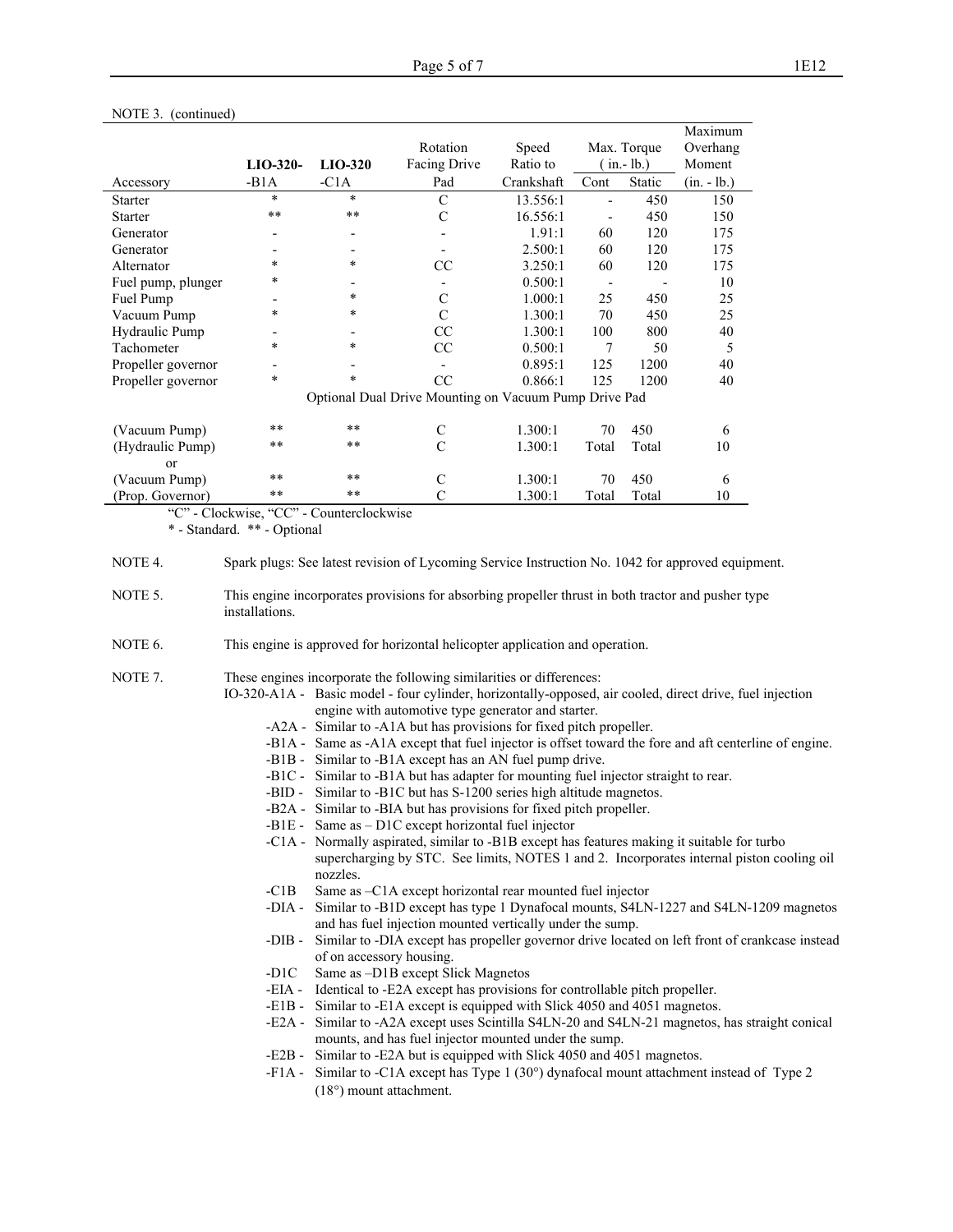## 1E12 Page 6 of 7

|                | AIO-320-A1A - Similar to IO-320-B1D except permits operation in an inverted position. Differences include<br>a front mounted propeller governor, two dry oil sumps, dual external oil scavenge pumps, an<br>oil tank, three options of position for fuel injector mounting and Type 1 Dynafocal mount. |
|----------------|--------------------------------------------------------------------------------------------------------------------------------------------------------------------------------------------------------------------------------------------------------------------------------------------------------|
|                | -A1B - Similar to AIO-320-A1A except uses one impulse coupling magneto.                                                                                                                                                                                                                                |
|                | -A2A - Similar to AIO-320-A1A but uses a fixed pitch propeller.                                                                                                                                                                                                                                        |
|                | -A2B - Similar to AIO-320-A1A but uses one impulse coupling magneto and has a fixed pitch<br>propeller.                                                                                                                                                                                                |
|                | -B1B - Similar to AIO-320-A1B except has front mounted fuel injector.                                                                                                                                                                                                                                  |
| $-C1B -$       | Identical to AIO-320-B1B except that the fuel injector is vertically mounted on bottom of<br>sump in a forward position.                                                                                                                                                                               |
| $LIO-320-B1A-$ | Similar to IO-320-B1A except counter clockwise rotation of engine and reverse rotation of<br>accessories. Uses modified starter ring gear, crankshaft, cam shaft, accessory housing and<br>oil pump body.                                                                                              |
|                | -C1A - Similar to IO-320-C1A except incorporates changes shown for LIO-320-B1A. Suitable for<br>turbo-supercharging - See limits, NOTES 1 and 2.                                                                                                                                                       |
|                | AEIO-320-D1B- Similar to IO-320-D1B except is equipped with an inverted oil system kit for aerobatic flight.                                                                                                                                                                                           |
| -D2B           | Same as AEIO-320-D1A except no provision for propeller governor.                                                                                                                                                                                                                                       |
|                | -E1A - Similar to IO-320-E1A except I equipped with an inverted oil system kit for aerobatic flight.                                                                                                                                                                                                   |
|                | -E1B - Similar to IO-320-E1B except is equipped with an inverted oil system kit for aerobatic flight.                                                                                                                                                                                                  |
|                |                                                                                                                                                                                                                                                                                                        |

- -E2A Similar to IO-320-E2A except is equipped with an inverted oil system kit for aerobatic flight.
- -E2B Similar to IO-320-E2B except is equipped with an inverted oil system kit for aerobatic flight.
- NOTE 8. Starters, generators and alternators approved for use on these engines are listed in the latest revision of AVCO Lycoming Service Instruction No. 1154.
- NOTE 9. The following tabulation shows weights, C.G.s and magnetos for these models:

### Center of Gravity

|               |         | From front face |                       |                              |                          |
|---------------|---------|-----------------|-----------------------|------------------------------|--------------------------|
|               |         | of Prop. Shaft  | Off Crankshaft        | Ignition Dual                |                          |
| Model         | *Weight | Flange;in.      | Center Line, in.      | Bendix +                     | Slick                    |
| $IO-320- A1A$ | 252     | 14.59           | 1.24 Below-.17 Left   | S4LN-200, S4LN-204           | $\overline{\phantom{0}}$ |
| $-A2A$        | 252     | 14.59           | 1.24 Below-.17 Left   | S4LN-200, S4LN-204           |                          |
| $-B1A$        | 259     | 14.61           | 1.02 Below-.08 Left   | S4LN-20, S4LN-21 or S4LN-21, | $\overline{\phantom{a}}$ |
|               |         |                 |                       | <b>S4LN-21</b>               |                          |
| $-B1B$        | 257     | 14.61           | 1.02 Below-.08 Left   | S4LN-20, S4LN-21 or S4LN-21, |                          |
|               |         |                 |                       | <b>S4LN-21</b>               |                          |
| $-B1C$        | 259     | 14.61           | 1.02 Below-.08 Left   | S4LN-20, S4LN-21 or S4LN-21, |                          |
|               |         |                 |                       | <b>S4LN-21</b>               |                          |
| $-B1D$        | 260     | 14.61           | $1.02$ Below-.08 Left | S4LN-1209, S4LN-1208         |                          |
| $-B1E$        | 264     | 14.06           | 1.31 Below- .03 Right |                              | 4251, 4250               |
| $-B2A$        | 259     | 14.61           | 1.02 Below-.08 Left   | S4LN-20, S4LN-21 or S4LN-21, |                          |
|               |         |                 |                       | <b>S4LN-21</b>               |                          |
| $-C1A$        | 269     | 14.61           | 1.02 Below-.08 Left   | S4LN-21, S4LN-21             |                          |
| $-C1B$        | 269     | 14.61           | 1.02 Below-.08 Left   | S4LN-21, S4LN-21             |                          |
| $-D1A$        | 261     | 14.59           | 1.24 Below-.17 Left   | S4LN-1227, S4LN-1209         |                          |
| $-D1B$        | 263     | 14.59           | 1.24 Below-.17 Left   | S4LN-1227, S4LN-1209         |                          |
| $-D1C$        | 263     | 13.77           | 1.44 Below-.03 Right  |                              | 4251, 4250               |
| $-E1A$        | 255     | 14.59           | 1.24 Below-.17 Left   | S4LN-20, S4LN-21             |                          |
| $-E1B$        | 253     | 14.59           | 1.24 Below-.17 Left   |                              | 4051, 4050               |
| $-E2A$        | 255     | 14.59           | 1.24 Below-.17 Left   | S4LN-20, S4LN-21             |                          |
| $-E2B$        | 255     | 14.59           | 1.24 Below-.17 Left   |                              | 4051, 4050               |
| $-F1A$        | 269     | 14.61           | $1.02$ Below-.08 Left | S4LN-21, S4LN-21             | $\overline{\phantom{a}}$ |
| AIO-320-A1A   | 275     | 14.74           | 0.93 Below-.01 Left   | S4LN-1208, S4LN-1209         |                          |
| $-A1B$        | 276     | 14.74           | $0.93$ Below-.01 Left | S4LN-1227, S4LN-1209         |                          |
| $-AA$         | 275     | 14.74           | $0.93$ Below-.01 Left | S4LN-1208, S4LN-1209         |                          |
| $-A2B$        | 276     | 14.74           | $0.93$ Below-.01 Left | S4LN-1227, S4LN-1209         |                          |
| $-B1B$        | 276     | 14.74           | $0.93$ Below-.01 Left | S4LN-1227, S4LN-1209         |                          |
| $-C1B$        | 276     | 14.74           | $0.93$ Below-.01 Left | S4LN-1227, S4LN-1209         |                          |
| LIO-320-B1A   | 262     | 14.61           | 1.02 Below-.08 Left   | S4RN-21, S4RN-20 or S4RN-21, |                          |
|               |         |                 |                       | <b>S4RN-21</b>               |                          |
| $-C1A$        | 269     | 14.61           | 1.02 Below-.08 Left   | S4RN-21, S4RN-21             | $\overline{\phantom{a}}$ |